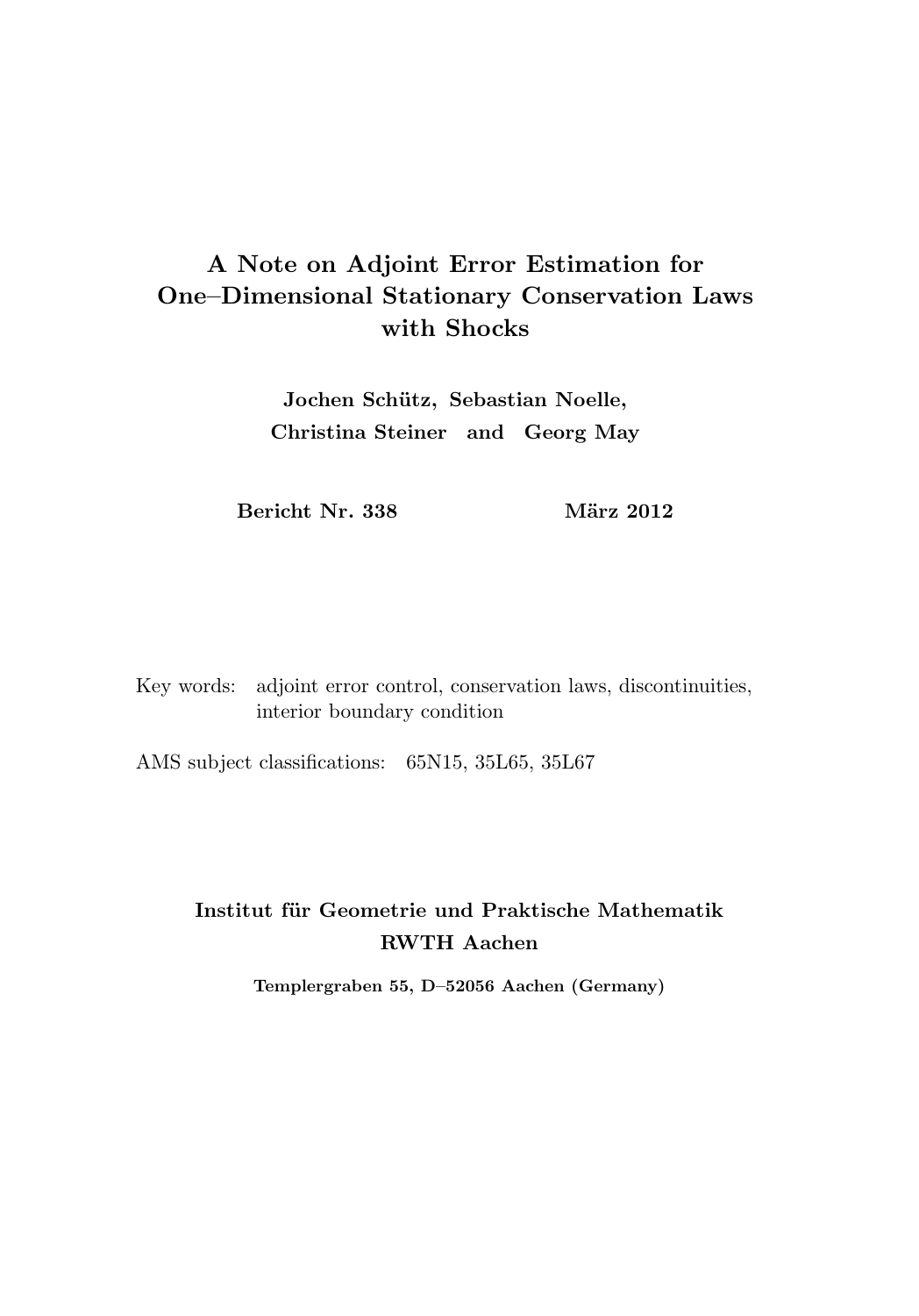## A NOTE ON ADJOINT ERROR ESTIMATION FOR ONE-DIMENSIONAL STATIONARY CONSERVATION LAWS WITH SHOCKS.

#### JOCHEN SCHUTZ, SEBASTIAN NOELLE, CHRISTINA STEINER AND GEORG MAY ¨

Abstract. We consider one-dimensional steady-state conservation laws with discontinuous solutions. Giles and Pierce [7] realized that a shock leads to a new term in the adjoint error representation for target functionals. This term disappears if and only if the adjoint solution satisfies an internal boundary condition. Curiously, most computer codes implementing adjoint error estimation ignore the new term in the functional, as well as the internal adjoint boundary condition. The purpose of this note is to justify this omission as follows: if one represents the exact forward and adjoint solutions as vanishing viscosity limits of the corresponding viscous problems, then the internal boundary condition is naturally satisfied in the limit.

Key words. Adjoint Error Control, Conservation Laws, Discontinuities, Interior Boundary Condition

#### AMS subject classifications. 65N15, 35L65, 35L67

1. Introduction. We consider stationary one-dimensional conservation laws with source term, also called balance laws [10]

$$
f(w)_x + S(w) = 0 \quad \forall x \in \Omega,
$$
\n(1.1)

equipped with in- and outflow boundary conditions. A prototype is one-dimensional nozzle flow [1]. In many applications, the user is interested in the value of so-called target functionals, such as lift and drag coefficients in aerodynamics. In this context, for a given smooth function p of the solution w, we consider the functional  $J(w) :=$  $\int_{\Omega} p(w) dx$ . For smooth exact, respectively approximate, solutions w and v, the error

$$
\mathcal{E}(v, w) := J(v) - J(w) \tag{1.2}
$$

in the target functional  $J$  is given by

$$
\mathcal{E}(v, w) = \mathcal{R}(z, v) + \mathcal{H}(z, v, w), \tag{1.3}
$$

where  $\mathcal{H}(z, v, w)$  is a higher order term to be discussed in section 2 below, and

$$
\mathcal{R}(z,v) := \int_{\Omega} z^T (f(v)_x + S(v)) \ dx \tag{1.4}
$$

is the inner product of the residual of the approximate solution  $v$  and an adjoint solution  $z \equiv z(w)$ , which is implicitly defined by the equation

$$
-f'(w)^T z_x + S'(w)^T z = p'(w) \quad \forall x \in \Omega,
$$
\n(1.5)

subject to suitable boundary conditions. The clue of this error representation is that  $\mathcal{R}(z, v)$  does not (directly) depend on the unknown solution w and can thus be evaluated numerically, given one approximates z suitably. Therefore, neglecting  $H$ , and localizing the terms in the inner product  $R$ , one obtains an a-posteriori error estimate, which can be used to refine the grid in such a way that the target functional is computed accurately at low cost. This strategy has been used by many authors,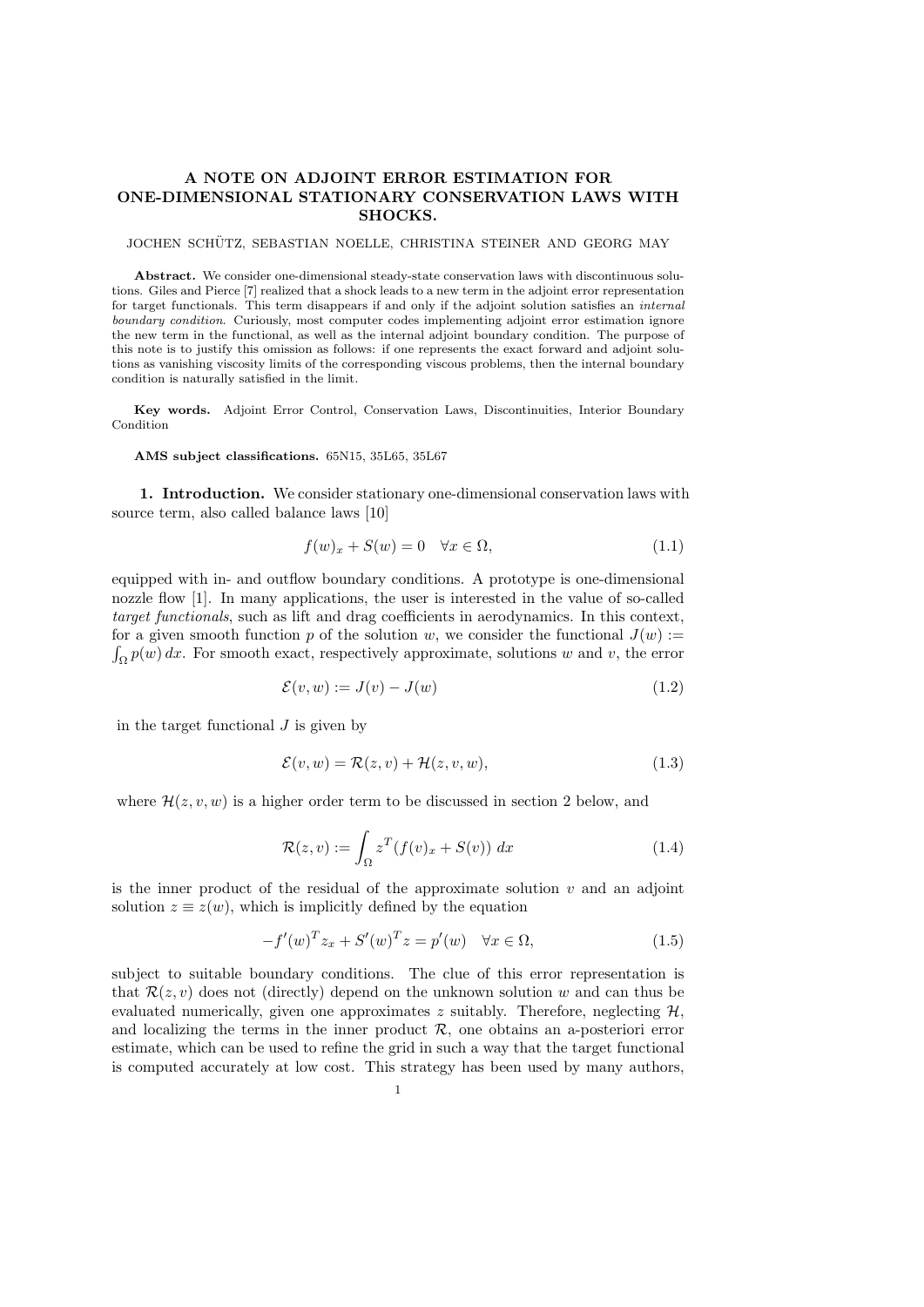in particular for steady state computations (see, e.g., [2, 8, 13] and the references therein).

Giles and Pierce  $[6, 7]$  generalized this framework to solutions w and v with shocks, and found the error representation

$$
\mathcal{E}(v, w) = \mathcal{R}(z, v) + \bar{\alpha} \mathcal{I}(z, w) + \mathcal{H}(z, v, w)
$$
\n(1.6)

where the new term consists of the product of the error in the shock location  $\bar{\alpha} \equiv$  $\overline{\alpha}(w, v)$  and the jump term

$$
\mathcal{I}(z, w) := -z(\alpha)^{T} [f(w)_{x}] - [p(w)]. \qquad (1.7)
$$

Here  $\alpha \equiv \alpha(w)$  is the shock location, and [·] denotes the jump of a quantity across the shock.

It is not obvious whether (1.7) is zero. In the context of time-dependent conservation laws, Giles and Ulbrich [4, 5] proved convergence of a numerically computed  $z_h$ towards z in the framework of a Finite Volume scheme, while in the stationary case, Schütz et al. [11] studied convergence in the context of a Discontinuous Galerkin scheme. The last result indicates that at least  $\mathcal{I}(z_h, w_h)$  converges to zero. In this paper, we will show that under certain conditions,  $\mathcal{I}(z, w)$  is indeed zero.

The internal error term presents a serious obstacle to a-posteriori adjoint error control, since the exact solution, the shock position and the error in the shock location are not known from the data of the computation, and hence the internal error cannot be evaluated. Therefore, in practical computations,  $\bar{\alpha} \mathcal{I}$  is usually neglected. Perhaps surprisingly, this leads to successful adaptive schemes. The aim of this paper is to show analytically that this omission is justified.

The paper proceeds as follows: In section 2 we present an alternative, and more detailed, derivation of the rather subtle error representation (1.6) for piecewise smooth solutions. In section 3, we prove that vanishing viscosity solutions w and z satisfy the so-called internal boundary condition

$$
z(\alpha)^{T}[f(w)_{x}] = -[p(w)].
$$
\n(1.8)

Therefore, the internal error term  $\bar{\alpha} \mathcal{I}$  vanishes identically, and the a-posteriori error representation is justified for stationary conservation laws with shocks.

2. Adjoint Error Control in the Discontinuous Case. In this section, we give an alternative derivation of Giles' and Pierce's [6, 7] adjoint error representation  $(1.6)$  for a non-smooth solution w and a non-smooth function v approximating w in a certain sense we make more precise below. Giles and Pierce use a very short, formal calculus. But the differentiation of nonsmooth solutions, whose discontinuities are in different locations, is rather subtle. Here we confirm their calculation by a more detailed argument: we introduce a one-parameter family of coordinates, which links the smooth regions of both solutions. This helps us to formulate the distance of two such solutions, and to differentiate with respect to the new grid parameter.

We consider the domain  $\Omega = [0, 1]$ . For suitable boundary conditions, it is wellknown that solutions to nonlinear conservation laws exhibit jump discontinuities. The location of such a discontinuity (the so-called *shock location*) is denoted by  $x = \alpha$ . We assume that w is discontinuous in  $x = \alpha$ , while it is sufficiently smooth away from  $\alpha$ , which means that especially  $\lim_{\varepsilon \to 0^+} w(\alpha \pm \varepsilon) =: w^{\pm}$  exists. This is a standard setting and in no way a restriction. Now assume  $w$  is perturbed in such a way that the resulting function  $v := w + \overline{w}$  has one (and only one) discontinuity at  $x = \beta =$ :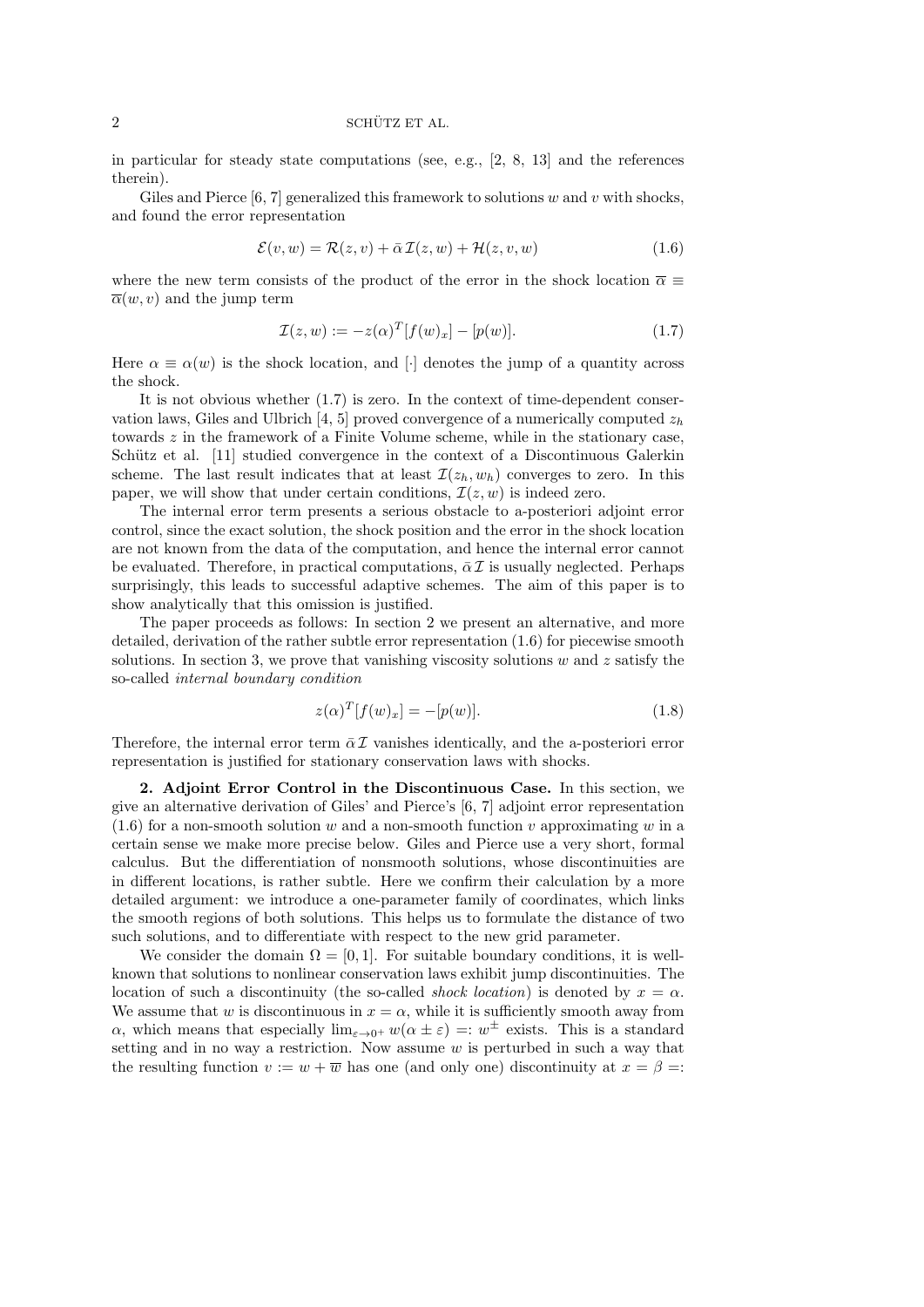$\alpha + \overline{\alpha}$ , and is also smooth away from  $\beta$ . In the case of a non-smooth function w, being *approximated* by some other non-smooth function  $v$ , we cannot simply say that  $||v - w||_{\infty}$  is small, say  $O(\nu)$  for some small parameter  $\nu$ , because if  $\alpha$  and  $\beta$  do not coincide, we always have an  $O(1)$  approximation error in the  $\infty$ −norm in the region between  $\alpha$  and  $\beta$ .

As a consequence, in the following definition, we state what we mean by a  $\text{suffixing}$ *ciently small* perturbation  $\overline{w}$ :

DEFINITION 2.1 (Sufficiently close approximation of a discontinuous function). We say that w is approximated by v to order  $\nu$  if

• There exist smooth, invertible functions

$$
\xi_1 : [0, \alpha] \to [0, \beta], \tag{2.1}
$$

$$
\xi_2 : [\alpha, 1] \to [\beta, 1] \tag{2.2}
$$

such that we have

$$
w(x) = v(\xi_1(x))^{-} + O(\nu), \quad x < \alpha \tag{2.3}
$$

$$
w(x) = v(\xi_2(x))^+ + O(\nu), \quad x > \alpha,
$$
\n(2.4)

with the  $O(\nu)$ -bound assumed to be uniform.

• The  $\xi_i$  have to fulfill the properties

$$
\frac{d}{dx}\xi_1 = 1 + O(\nu),\tag{2.5}
$$

$$
\frac{d}{dx}\xi_2 = 1 + O(\nu),\tag{2.6}
$$

$$
\xi_1(\alpha) = \xi_2(\alpha) = \beta \tag{2.7}
$$

and the second derivatives of  $\xi_i$  are bounded.

• The residual  $r(v)$  is sufficiently small, meaning that we have the property

$$
r(v) := f(v)_x + S(v) = O(\mu)
$$
\n(2.8)

pointwise except at the discontinuity of v, where  $\mu$  is another parameter going to zero. Usually,  $\mu$  tends much slower to zero than  $\nu$  does. (We actually only need the somewhat weaker formulation  $\int_{\alpha_1}^{\beta} f(v)_x + S(v) dx = o(v)$ , but keep the preceding for the ease of presentation.)

ASSUMPTION 2.2. The results we obtain in this section are independent of the relative position of  $\alpha$  and  $\beta$ . However, for the sake of simplicity, we assume without loss of generality that  $\alpha < \beta$ .

A visualization of the relevant quantities can be seen in figure 2.1. Let us make the remark that functions w and v according to definition 2.1 fulfill  $||w(\cdot) - v(\xi(\cdot))||_{\infty} =$  $O(\nu)$ .

Lemma 2.3. We have

$$
\xi_i(x) - x = O(\nu) \quad \forall i = 1, 2,
$$
\n
$$
(2.9)
$$

which, as a special case, implies  $\beta - \alpha = O(\nu)$ .

*Proof.* (We consider only the case  $i = 1$ . The case  $i = 2$  is completely analogous with the obvious interchange of 0 and 1.) We have that

$$
\xi_1(0) - 0 = 0
$$
 due to the invertibility of  $\xi_1$  and  
\n
$$
\frac{d}{dx}(\xi_1(x) - x) = O(\nu)
$$
 due to (2.5).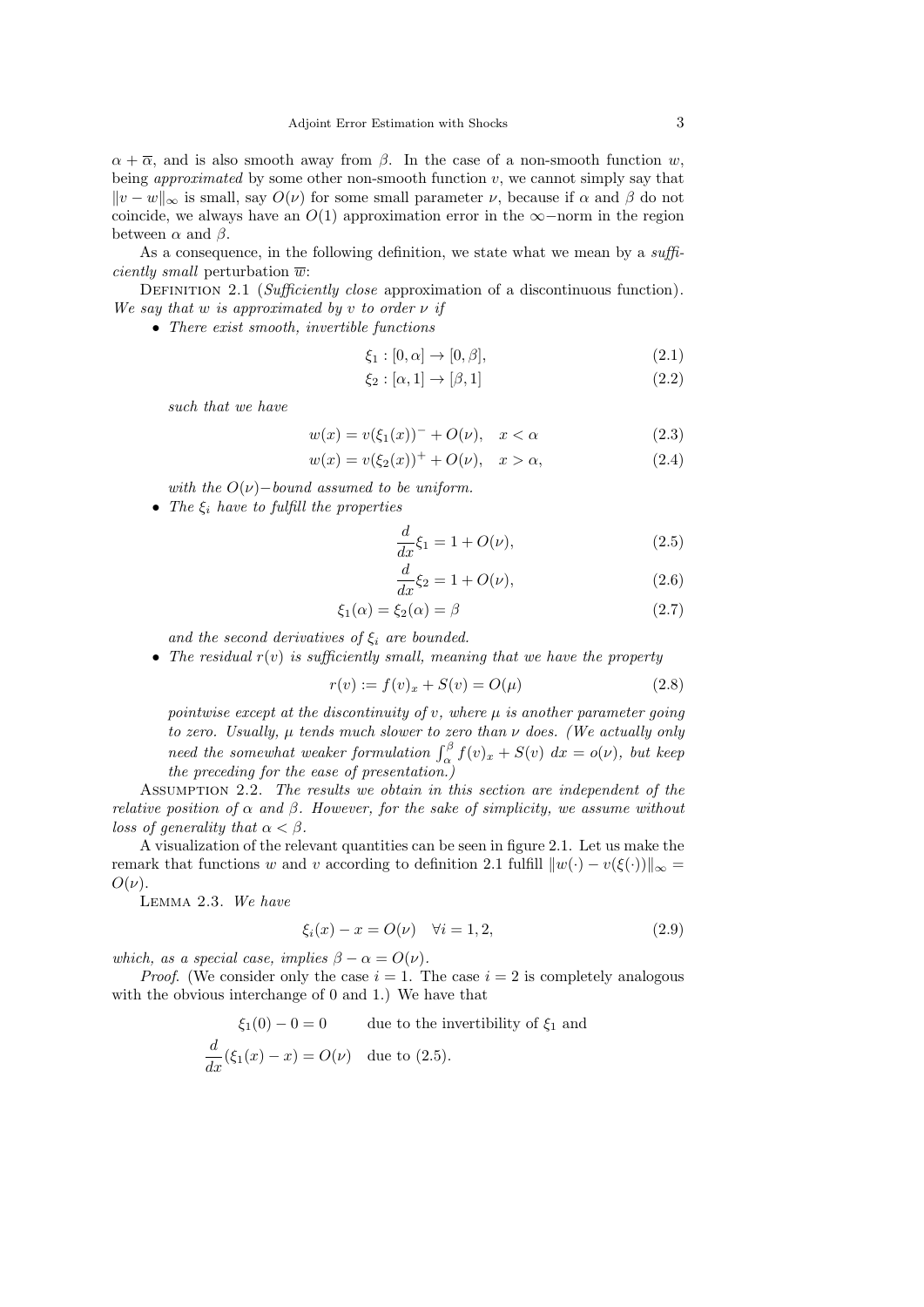

FIG. 2.1. v approximates w sufficiently close in the sense of definition 2.1. First plot: The given functions w and v. Second plot: The coordinate transformation  $\xi$  and its derivative. Third plot:  $v(\xi(x))$  approximates  $w(x)$  pointwise.

This proves the claim because we can write

$$
\xi_1(x) - x = \xi_1(0) - 0 + \int_0^x \frac{d}{dx} (\xi_1(\tau) - \tau) d\tau = O(\nu).
$$

 $\Box$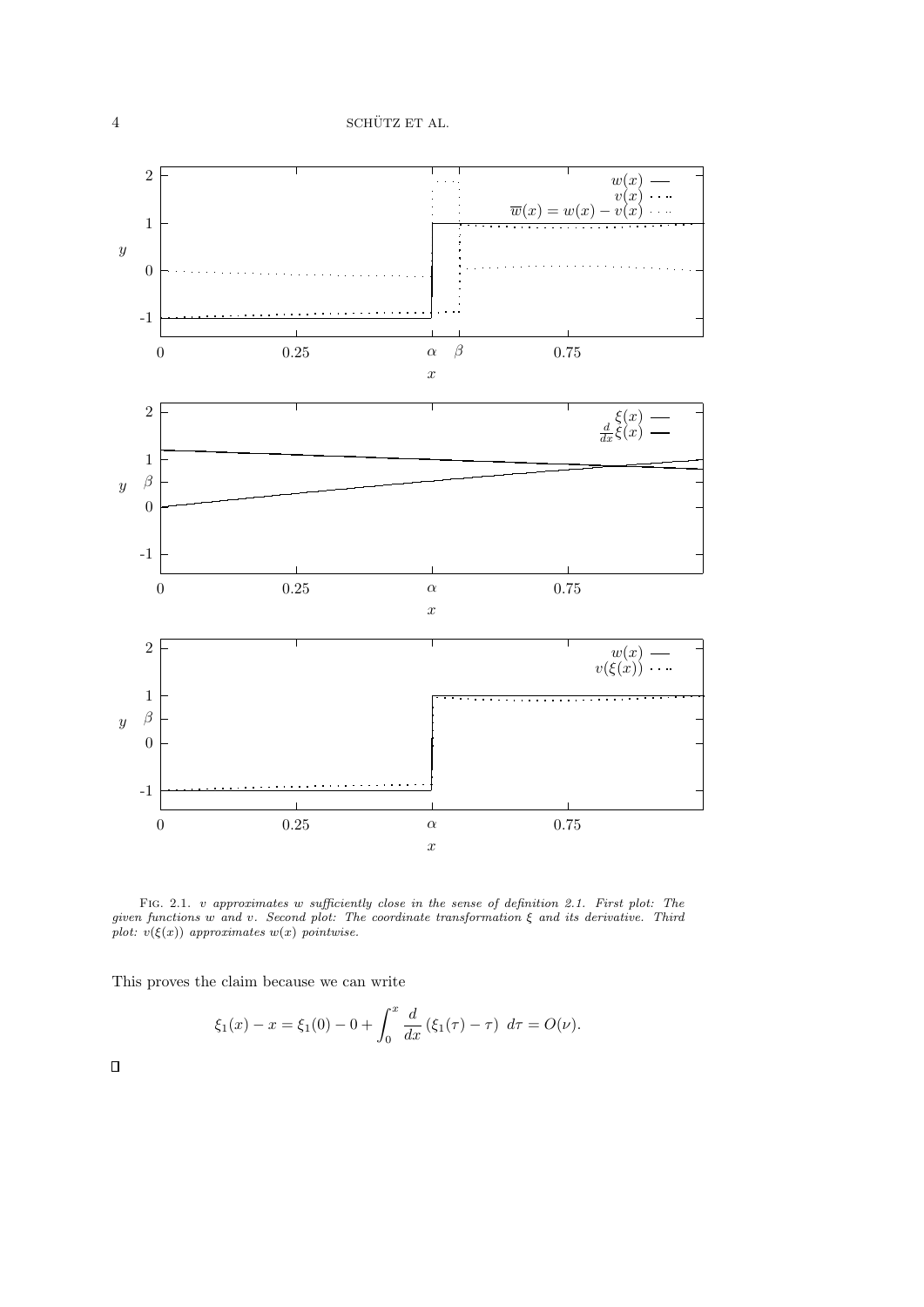Lemma 2.4. Due to the definition of sufficiently close, we have that

$$
v(x) - w(x) = O(\nu) \quad \forall x \in \Omega \setminus [\alpha, \beta], \tag{2.10}
$$

given that v is a sufficiently close approximation to w in the sense of definition 2.1. *Proof.* (Without loss of generality,  $x < \alpha$ )

$$
v(x) - w(x) = v(\xi_1(x)) - w(x) + v(x) - v(\xi_1(x))
$$
  
\n
$$
\stackrel{(2.3)}{=} O(\nu) + v(x) - v(\xi_1(x))
$$
  
\n
$$
= O(\nu) + v'(\xi_1(x)) \cdot (x - \xi_1(x)) + O(||x - \xi_1(x)||^2) \stackrel{(2.9)}{=} O(\nu).
$$

 $\Box$ 

2.1. Linearization of the Rankine-Hugoniot Condition. Not every discontinuity of  $w$  is permissible. A very basic restriction following directly from the weak formulation of a hyperbolic conservation law is the Rankine-Hugoniot condition, which states that the flux has a (weak) divergence, even in the vicinity of a shock, more precisely,

$$
[f(w)] := f(w(\alpha))^+ - f(w(\alpha))^- = 0.
$$
 (2.11)

Let us again assume that we are interested in a perturbed solution  $v = w + \overline{w}$  (in the sense of definition 2.1) which has its only shock at  $x = \beta = \alpha + \overline{\alpha}$ . In this section, we investigate how the Rankine-Hugoniot condition changes for such a v.

Let us first state the following lemma:

LEMMA 2.5. Given  $v$  approximates  $w$  sufficiently close in the sense of definition 2.1, and  $f \equiv f(w)$  is a smooth quantity, it holds that

$$
[f(v)] = [f(w)] + f'(w(\beta))(v(\beta) - w(\beta))^+ - f'(w(\alpha))(v(\alpha) - w(\alpha))^-\n+ \overline{\alpha}[\frac{d}{dx}f(w(x))] + o(\nu).
$$
\n(2.12)

Note that  $[f(v)]$  denotes a jump at  $x = \beta$ , while  $[f(w)]$  and  $\left[\frac{d}{dx}f(w(x))\right]$  denote jumps at  $x = \alpha$ .

Proof. We have that

$$
f(v(\beta))^{-} = f(w(\alpha))^{-} + f(v(\beta))^{-} - f(w(\alpha))^{-}
$$
  
=  $f(w(\alpha))^{-} + f(v(\alpha))^{-} - f(w(\alpha))^{-} + f(v(\beta))^{-} - f(v(\alpha))^{-}$   
=  $f(w(\alpha))^{-} + f'(w(\alpha))^{-} (v(\alpha) - w(\alpha))^{-} + \frac{d(f \circ v)}{dx} (\alpha)^{-} \cdot \overline{\alpha} + O(\nu^{2})$   
=  $f(w(\alpha))^{-} + f'(w(\alpha))^{-} (v(\alpha) - w(\alpha))^{-} + \frac{d(f \circ w)}{dx} (\alpha)^{-} \cdot \overline{\alpha} + o(\nu).$ 

The last step is true because by replacing  $\frac{d(f \circ v)}{dx}$  by  $\frac{d(f \circ w)}{dx}$  we make an  $O(\mu)$  error which is augmented to  $O(\mu\nu) = o(\nu)$  by multiplying it with  $\bar{\alpha}$ . By treating  $f(v(\beta))^+$  in an analog manner, and then subtracting  $f(v(\beta))^-$  from  $f(v(\beta))^+$ , we get the claimed identity  $(2.12)$ .  $\square$ 

Let us, for the ease of notation, define

$$
[f'(w)\overline{w}] := f'(w(\beta))(v(\beta) - w(\beta))^+ - f'(w(\alpha))(v(\alpha) - w(\alpha))^-. \tag{2.13}
$$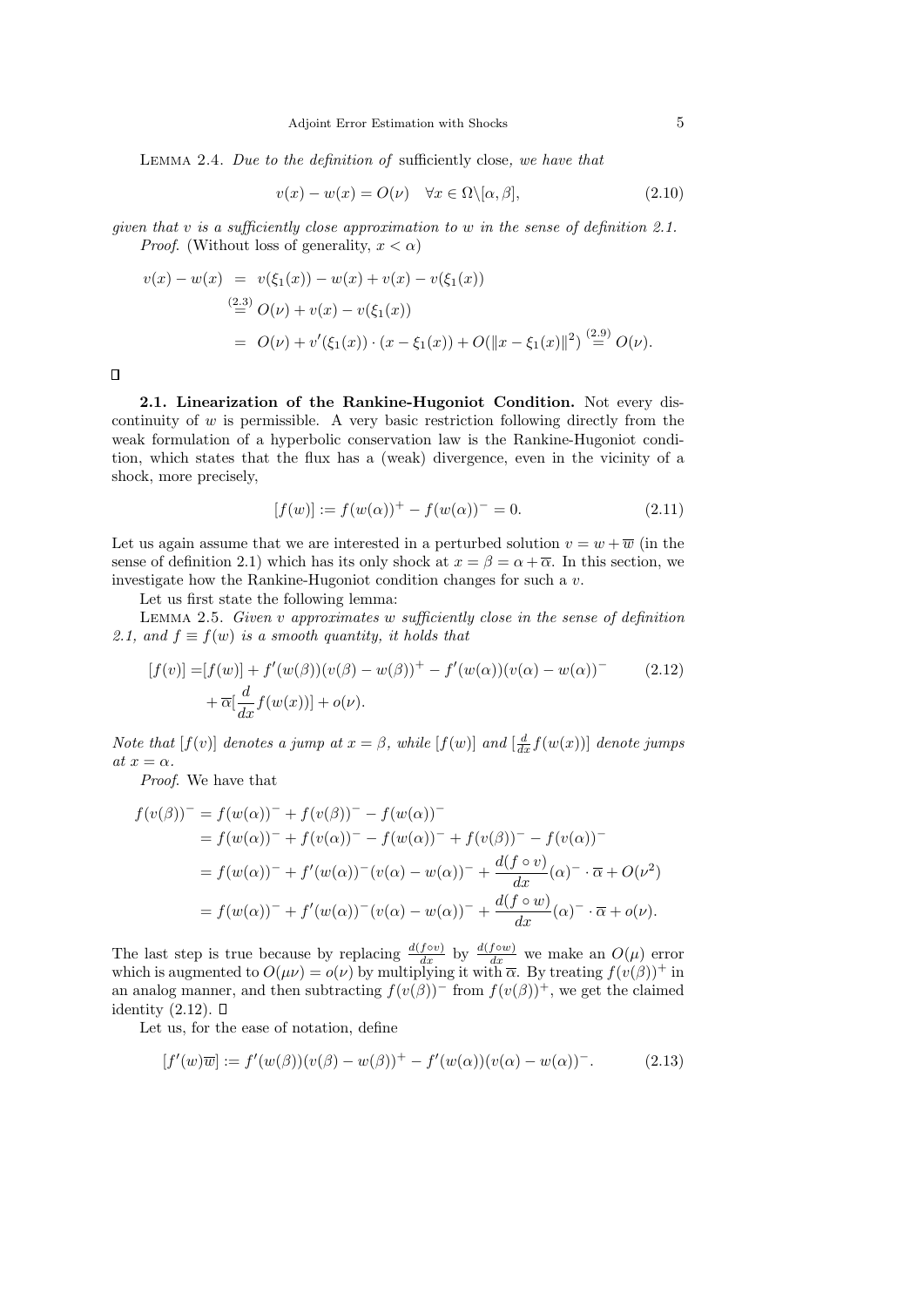## $6 \t\t\t \text{SCHÜTZ ET AL}.$

Inserting (2.13) into (2.12), exploiting the Rankine-Hugoniot condition as given in  $(2.11)$ , and assuming that w solves  $(1.1)$ , the jump in  $f(v)$  can be linearized as

$$
[f(v)] = [f'(w)\overline{w}] + \overline{\alpha} \left[\frac{d}{dx}f(w(x))\right] + o(\nu). \tag{2.14}
$$

2.2. Linearization of the Functional. We are interested in computing the changes in the functional

$$
J(w) := \int_{\Omega} p(w) dx,
$$
\n(2.15)

with p being sufficiently regular. Again, we assume that v is sufficiently close to w. We can then compute

$$
J(v) - J(w) = \int_{\Omega} p(v) - p(w) dx
$$
  
\n
$$
= \int_{\Omega \setminus [\alpha, \beta]} p'(w)(v - w) dx + O(\nu^2) + \int_{\alpha}^{\beta} p(v) - p(w) dx
$$
  
\n
$$
= \int_{\Omega \setminus [\alpha, \beta]} p'(w)(v - w) dx + O(\nu^2) + (\beta - \alpha)(p(v(\alpha)) - p(w(\alpha))^+)
$$
  
\n
$$
+ O(\nu^2)
$$
  
\n
$$
\stackrel{(2.10)}{=} \int_{\Omega \setminus [\alpha, \beta]} p'(w)(v - w) dx + \overline{\alpha}(p(w(\alpha)) - p(w(\alpha))^+) + O(\nu^2)
$$
  
\n
$$
= \int_{\Omega \setminus [\alpha, \beta]} p'(w)(v - w) dx - \overline{\alpha}[p(w)] + O(\nu^2),
$$

and in summary, we have the following lemma:

LEMMA 2.6. Given that  $J$  is as in  $(2.15)$ , we can write

$$
J(v) - J(w) = \int_{\Omega \setminus [\alpha, \beta]} p'(w)(v - w) dx - \overline{\alpha}[p(w)] + O(\nu^2). \tag{2.16}
$$

2.3. Adjoint Approach. In this section, we put together the information from the previous subsections, and show that the adjoint error control works under suitable assumptions as usual. We make the following consistent modification to the functional and consider

$$
J(w) = \int_{\Omega} p(w) dx - z_{\alpha}^{T} [f(w)] \qquad (2.17)
$$

instead of J as in (2.15).  $z_{\alpha} \in \mathbb{R}^{3}$  is a parameter that will be determined later. For the ease of presentation, we also denote this functional by  $J$ , which is reasonable as  $[f(w)]$  vanishes for a solution w to (1.1). The same modification has already been done in [7].

We assume that the dual solution  $z$  is given as in (1.5), and we additionally assume that it is at least Lipschitz-continuous. This is in good agreement with both our numerical experiences and Tadmor's theory for scalar conservation laws proposed in [12]. In this section, we do not care about boundary conditions at all, as the focus is just on the behavior of the adjoint in the shock. We thus assume that all terms occurring at the (physical) boundary vanish, more precisely,

$$
v(0) - w(0) = v(1) - w(1) = 0.
$$
\n(2.18)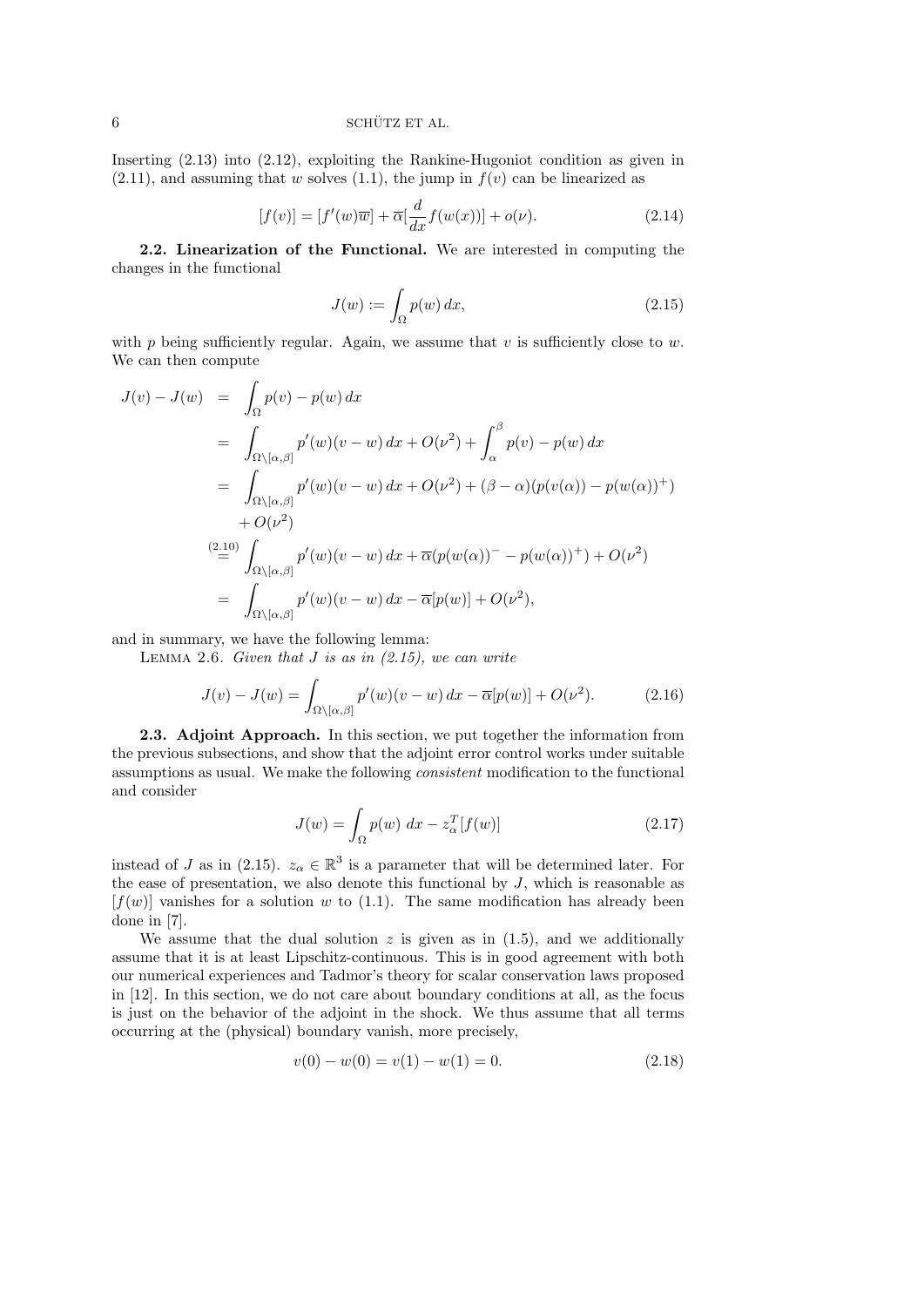Putting all our information together, we can state the following theorem:

THEOREM 1. Let  $w$  be an exact solution to  $(1.1)$ , and  $v$  be an approximation to w in the sense of definition 2.1, for which additionally holds  $v = w$  at the boundary, i.e.,  $\overline{w} = v - w$  vanishes at  $x = 0$  and  $x = 1$ . Let furthermore be z a smooth (at least Lipschitz-continuous) solution to  $(1.5)$ . The functional J is defined as in  $(2.17)$  for a sufficiently smooth function  $p \equiv p(w)$ . Upon choosing  $z_{\alpha} := z(\alpha)$ , we can write

$$
J(v) - J(w) = \int_{\Omega} z^T (f(v)_x + S(v)) dx + \overline{\alpha} \left( -z(\alpha)^T \left[ \frac{d}{dx} f(w) \right] - [p(w)] \right) + o(\nu).
$$
\n(2.19)

Proof. The proof is a direct computation, it exploits the already known linearizations of both  $[f(w)]$  and  $J(w)$ :

$$
J(v) - J(w) \stackrel{(2.16),(2.14)}{=} \int_{\Omega \setminus [\alpha,\beta]} p'(w)(v-w) dx - \overline{\alpha}[p(w)]
$$
  
\n
$$
- z_{\alpha}^{T} \left( [f'(w)\overline{w}] + \overline{\alpha}[\frac{d}{dx}f(w)] \right) + o(\nu)
$$
  
\n
$$
\stackrel{(1.5)}{=} \int_{\Omega \setminus [\alpha,\beta]} (-f'(w)^{T}z_{x} + S'(w)^{T}z)(v-w) dx - \overline{\alpha}[p(w)]
$$
  
\n
$$
- z_{\alpha}^{T} \left( [f'(w)\overline{w}] + \overline{\alpha}[\frac{d}{dx}f(w)] \right) + o(\nu)
$$
  
\n
$$
= \int_{\Omega \setminus [\alpha,\beta]} (z_{x}^{T} (f(w) - f(v)) + z^{T} (S(v) - S(w)) dx - \overline{\alpha}[p(w)]
$$
  
\n
$$
- z_{\alpha}^{T} \left( [f'(w)\overline{w}] + \overline{\alpha}[\frac{d}{dx}f(w)] \right) + o(\nu)
$$
  
\n
$$
\stackrel{(1.1)}{=} \int_{\Omega \setminus [\alpha,\beta]} z^{T} (f(v)_{x} + S(v)) dx
$$
  
\n
$$
- z(\alpha)^{T} f'(w(\alpha)) (v(\alpha) - w(\alpha))^{-} + z^{T}(\beta) f'(w(\beta)) (v(\beta) - w(\beta))^{+}
$$
  
\n
$$
- \overline{\alpha}[p(w)] - z_{\alpha}^{T} \left( [f'(w)\overline{w}] + \overline{\alpha}[\frac{d}{dx}f(w)] \right) + o(\nu)
$$
  
\n
$$
\stackrel{(2.13)}{=} \int_{\Omega \setminus [\alpha,\beta]} z^{T} (f(v)_{x} + S(v)) dx + z(\alpha)^{T} [f'(w)\overline{w}]
$$
  
\n
$$
- z_{\alpha}^{T} \left( [f'(w)\overline{w}] + \overline{\alpha}[\frac{d}{dx}f(w)] \right) - \overline{\alpha}[p(w)] + o(\nu),
$$

where the last step is allowed due to the assumed Lipschitz-continuity of  $z$  and the fact that  $[f'(w)\overline{w}]$  is of order  $\nu$ . Furthermore, as  $f(v)_x + S(v)$  is of order  $\mu$ , we can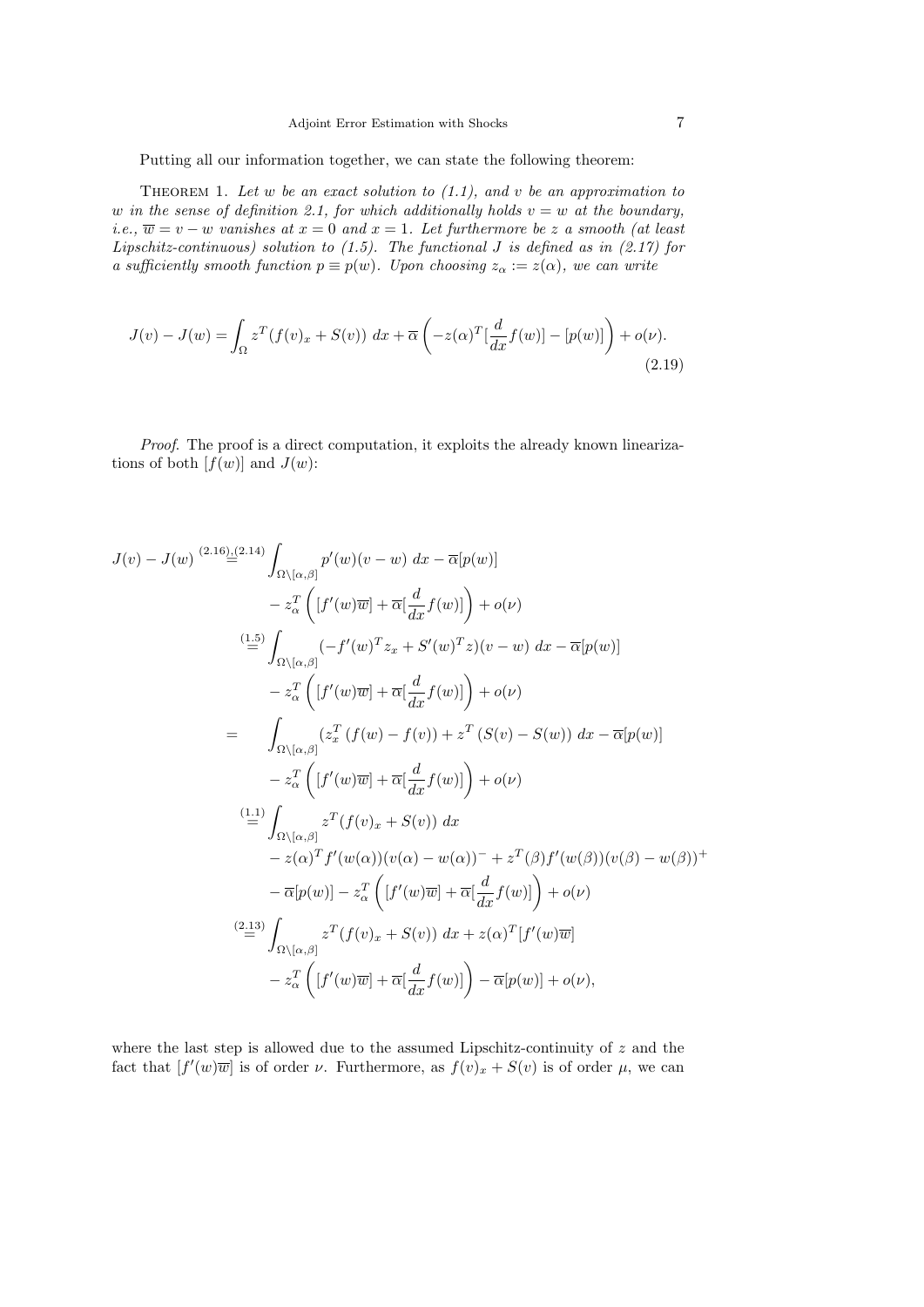augment the first integral on the whole domain to conclude that we have

$$
J(v) - J(w) = \int_{\Omega} z^{T} (f(v)_{x} + S(v)) dx - \int_{\alpha}^{\beta} z^{T} (f(v)_{x} + S(v)) dx + z(\alpha)^{T} [f'(w)\overline{w}]
$$
\n
$$
- z_{\alpha}^{T} \left( [f'(w)\overline{w}] + \overline{\alpha} [\frac{d}{dx} f(w)] \right) - \overline{\alpha}[p(w)] + o(\nu)
$$
\n
$$
= \int_{\Omega} z^{T} (f(v)_{x} + S(v)) dx + z(\alpha)^{T} [f'(w)\overline{w}]
$$
\n
$$
- z_{\alpha}^{T} \left( [f'(w)\overline{w}] + \overline{\alpha} [\frac{d}{dx} f(w)] \right) - \overline{\alpha}[p(w)] + o(\nu) + O(\nu\mu).
$$
\n(2.21)

Now upon choosing  $z_{\alpha} := z(\alpha)$ , we proved our claim (2.19) as the terms involving  $[f'(w)\overline{w}]$  cancel each other.

Let us now make the following definition of what we mean by *interior boundary* condition:

DEFINITION 2.7. A function z fulfills the interior boundary condition with respect to p and the shock position  $\alpha$ , given that

$$
z(\alpha)^{T} \left[\frac{d}{dx} f(w)\right] = -[p(w)].
$$
\n(2.22)

In the next section (sec. 3), we prove that the dual solution to the quasi onedimensional Euler equations, under standard assumptions, fulfills (2.22).

COROLLAR 2.8. Given that the adjoint solution z as given in  $(1.5)$  fulfills the interior boundary condition (2.22), we have under the assumptions of Theorem 1 the usual adjoint error representation

$$
J(v) - J(w) = \int_{\Omega} z^T (f(v)_x + S(v)) dx + o(v).
$$

2.4. Interior Boundary Condition for the Euler Equations. A prototype of  $(1.1)$  with  $d = 3$  are the steady-state quasi one-dimensional Euler equations, which are a model for compressible nozzle flow.  $w, f$  and  $S$  are defined as

$$
w = (\rho, \rho u, E)^{T},
$$
  
\n
$$
f(w) = (\rho u, \rho u^{2} + p, u(E + p))^{T},
$$
  
\n
$$
S(w) = \frac{A'}{A} (\rho u, \rho u^{2}, u(E + p))^{T},
$$
\n(2.23)

respectively. The so-called conservative variables  $\rho$ ,  $\rho u$ , E are density, momentum (which equals density times velocity) and total energy. Furthermore,  $A \equiv A(x)$  describes the nozzle geometry (assumed to be rotational-symmetric, so  $A(x)$  does in fact describe the diameter) and

$$
p := (\gamma - 1)(E - \frac{1}{2}\rho u^2)
$$
\n(2.24)

is the pressure, where we have used a specific equation of state for  $p$  that holds for a polytropic ideal gas, and  $\gamma$  is the ratio of specific heats, a gas-specific constant, which takes  $\gamma = 1.4$  for an ideal di-atomic gas, of which air is a specific example.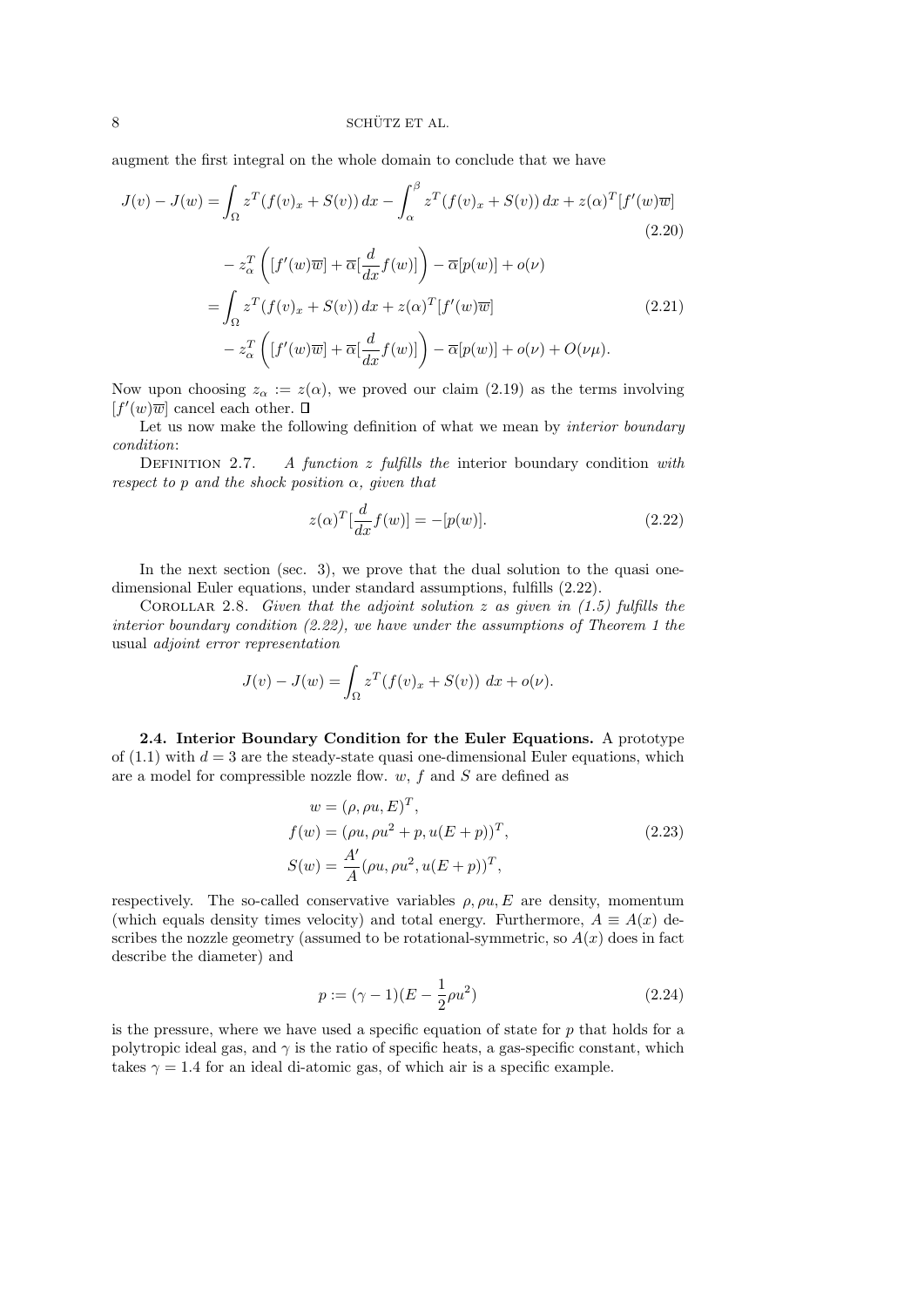Boundary conditions  $U_{\partial\Omega}$  can, for example, be set as

$$
0 = U_{\partial\Omega}(w) := \begin{cases} p - p_0 & \text{on the outflow boundary} \\ (s, h) - (s_0, h_0) & \text{on the inflow boundary} \end{cases}
$$
 (2.25)

where  $s = \alpha_0 \log(\frac{p}{\rho^{\gamma}}) + \alpha_1$  denotes entropy and  $h = \frac{c^2}{\gamma - 1} + \frac{u^2}{2}$  $\frac{u^2}{2}$  total enthalpy, i.e., one prescribes the pressure  $p_0$  at the outflow, enthalpy  $h_0$  and entropy  $s_0$  at the inflow. Here  $\alpha_i$  are constants, and c denotes the speed of sound.

For the Euler equations, i.e., eq.  $(1.1)$  with f and S defined as in  $(2.23)$ , one can make (2.22) more explicit as follows (of course, this has already been done, for example in [6]): Due to the underlying equation (1.1), we have for  $w = (w_1, w_2, w_3) = (\rho, \rho u, E)$ 

$$
[\frac{d}{dx}f(w)] = -[S(w)],\tag{2.26}
$$

$$
[S(w)] = \frac{A'(\alpha)}{A(\alpha)}([\rho u], [\rho u^2], [u(E + p(w))])
$$
\n(2.27)

and due to Rankine-Hugoniot, we have that

$$
[f(w)] = ([\rho u], [\rho u^2 + p(w)], [u(E + p(w))]) = 0 \tag{2.28}
$$

which yields

$$
[S(w)] = \frac{A'(\alpha)}{A(\alpha)}(0, [\rho u^2], 0).
$$
\n(2.29)

Substituting all this information into the interior boundary condition (2.22), we get for  $z = (z_1, z_2, z_3)^T$ 

$$
z_2(\alpha) \frac{-A'(\alpha)}{A(\alpha)} [\rho u^2] = -[p(w)],
$$
\n(2.30)

which yields

$$
z_2(\alpha) = \frac{A(\alpha)}{A'(\alpha)} \frac{[p(w)]}{[\rho u^2]}.
$$
\n(2.31)

Again, thanks to Rankine-Hugoniot, we have

$$
[\rho u^2] = -[p(w)],\tag{2.32}
$$

which in all yields the internal adjoint boundary condition for the Euler equations,

$$
z_2(\alpha) = -\frac{A(\alpha)}{A'(\alpha)}.\tag{2.33}
$$

Usually, (2.33) is of course not enforced in a numerical procedure, as for example  $\alpha$  is in general not known. Due to the fact that numerical schemes in general approximate the solution  $w$  by a viscous regularization, it has been argued that neglecting  $(2.33)$  is reasonable, because in the vanishing viscosity limit, z is supposed to fulfill (2.33). This, however, has to our knowledge not been proven. In the following chapter, we therefore show that, given the adjoint solution can be seen as a limit of a viscous adjoint (to be defined below), the exact adjoint fulfills the interior boundary condition.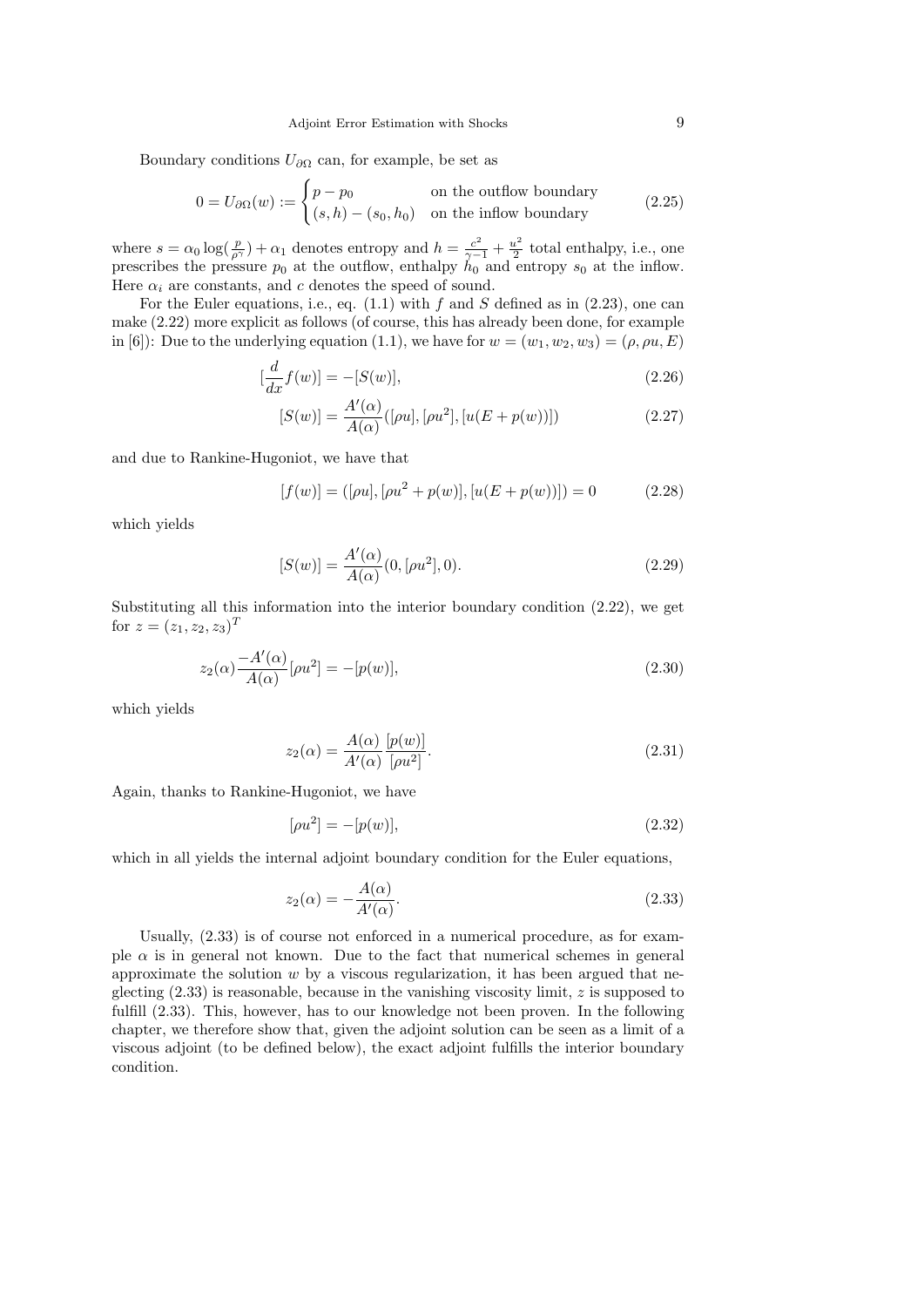### $10$  SCHÜTZ ET AL.

3. Convergence of the Interior Boundary Condition. In this section, we assume that the exact adjoint solution can be given as the small-viscosity limit of a viscous adjoint solution. This is a reasonable assumption as already indicated in [3]. Using a viscosity parameter  $\varepsilon > 0$ , the viscous primal equation can be written as

$$
f(w^{\varepsilon})_x + S(w^{\varepsilon}) = \varepsilon w_{xx}^{\varepsilon} \tag{3.1}
$$

including again boundary conditions which are not relevant to this investigation here. Standard theory [9] shows that in the scalar case, given that  $\varepsilon \to 0$ , one has  $w^{\varepsilon} \to w$ in  $L<sup>1</sup>$ . The corresponding dual equation is then

$$
-f'(w^{\varepsilon})^{T} z_{x}^{\varepsilon} + S'(w^{\varepsilon})^{T} z^{\varepsilon} = \varepsilon z_{xx}^{\varepsilon} + p'(w^{\varepsilon}). \tag{3.2}
$$

Standard assumptions, which can be proven in the scalar one-dimensional case, on the behavior of  $w^{\varepsilon}$  are that it is smooth all over the domain, albeit having in a transition region  $[\alpha^-, \alpha^+] := [\alpha - \overline{\alpha}, \alpha + \overline{\alpha}]$  a gradient that scales as  $\frac{1}{\varepsilon}$ . Outside this region, we state that the gradient is of order unity, i.e., its order of magnitude is independent of  $\varepsilon$ . Here  $\overline{\alpha}$  is a parameter that goes, in dependency of  $\varepsilon$ , to zero. We furthermore assume, in the spirit of Tadmor [12], that the adjoint solution is Lipschitzcontinuous at  $x = \alpha$ . This is in good agreement with the results found by Giles and Pierce [6] for the quasi one-dimensional Euler equations. With respect to the interior boundary conditions, it is thus interesting what happens with the expression

$$
\lim_{\varepsilon \to 0^+} \left( \left[ p(w^{\varepsilon}) \right] - \left[ z^{\varepsilon} S(w^{\varepsilon}) \right] \right),\tag{3.3}
$$

which, in the limit, should be equivalent to  $(2.22)$  and thus yield zero. Of course, only involving smooth functions, (3.3) does not make sense unless we define what we mean by a jump. A reasonable definition is

$$
[w^{\varepsilon}] := \int_{\alpha^{-}}^{\alpha^{+}} \left(\frac{d}{dx} w^{\varepsilon}\right) dx,
$$
\n(3.4)

which, if  $w^{\varepsilon}$  converges towards a function w that is discontinuous at  $x = \alpha$ , it also converges towards the jump of w.

Let us state the following theorem:

THEOREM 2. Given that both  $w^{\varepsilon}$  and  $z^{\varepsilon}$ , solutions to (3.1) and (3.2), respectively, are smooth, and that outside the transition region  $[\alpha^-, \alpha^+]$ , both  $z_x^{\varepsilon}$  and  $w_x^{\varepsilon}$  have orders of magnitude independent of  $\varepsilon$ , it holds that

$$
\lim_{\varepsilon \to 0^+} \left( \left[ p(w^\varepsilon) - \left[ z^\varepsilon S(w^\varepsilon) \right] \right] \right) = 0. \tag{3.5}
$$

*Proof.* The proof exploits both the equations defining  $w^{\varepsilon}$  and  $z^{\varepsilon}$ , and can in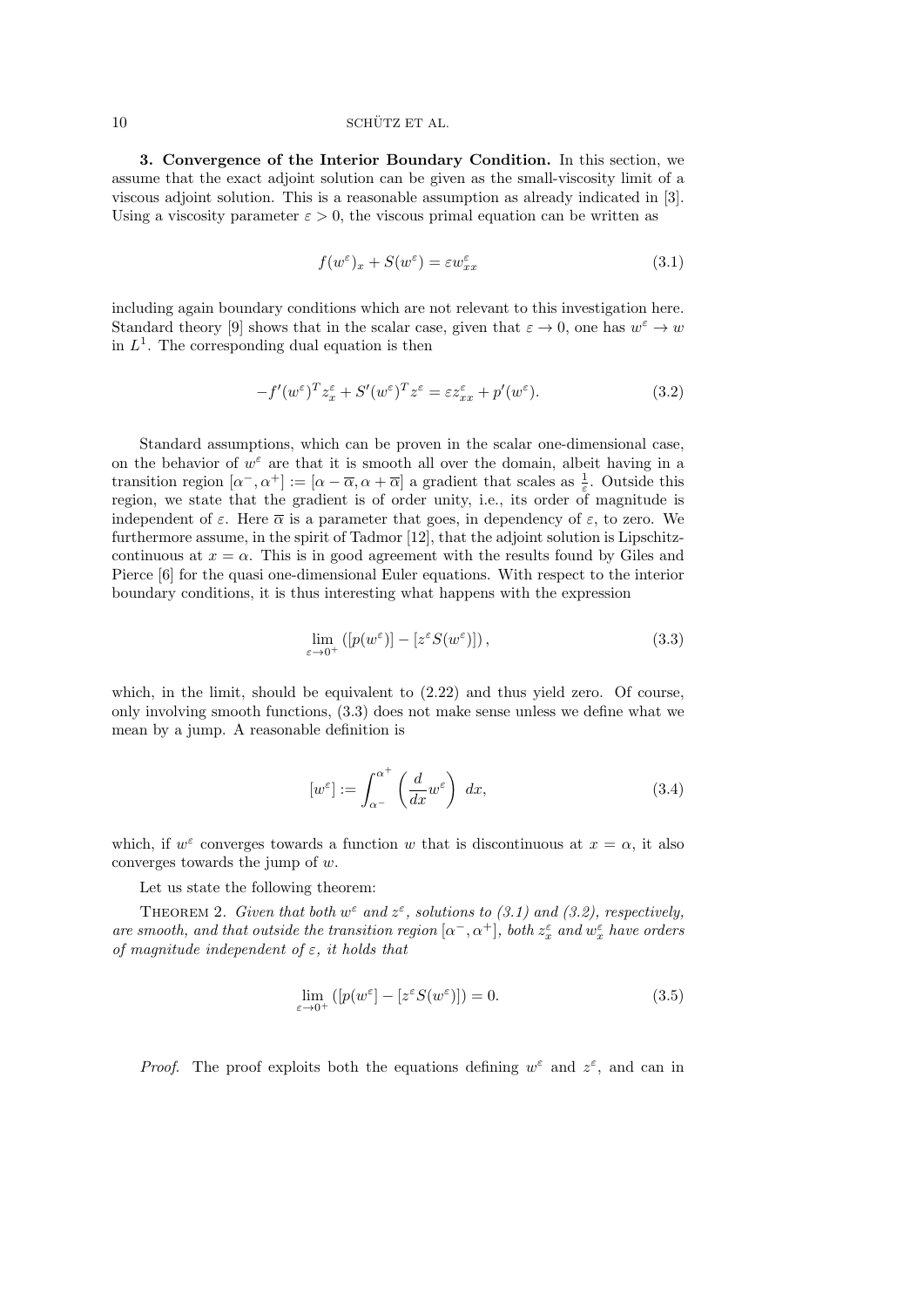principle in a straightforward manner be written as

$$
[p(w^{\varepsilon})] - [z^{\varepsilon} S(w^{\varepsilon})] \stackrel{(3.4)}{=} \int_{\alpha^{-}}^{\alpha^{+}} \frac{d}{dx} (p(w^{\varepsilon}) - z^{\varepsilon} S(w^{\varepsilon})) dx
$$
  
\n
$$
= \int_{\alpha^{-}}^{\alpha^{+}} p'(w^{\varepsilon}) w_x^{\varepsilon} - z_x^{\varepsilon} S(w^{\varepsilon}) - z^{\varepsilon} S'(w^{\varepsilon}) w_x^{\varepsilon} dx
$$
  
\n
$$
= \int_{\alpha^{-}}^{\alpha^{+}} (p'(w^{\varepsilon}) - S'(w^{\varepsilon})^{T} z^{\varepsilon}) w_x^{\varepsilon} - z_x^{\varepsilon} S(w^{\varepsilon}) dx
$$
  
\n
$$
\stackrel{(3.2)}{=} \int_{\alpha^{-}}^{\alpha^{+}} (-f'(w^{\varepsilon})^{T} z_x^{\varepsilon} - \varepsilon z_{xx}^{\varepsilon}) w_x^{\varepsilon} - z_x^{\varepsilon} S(w^{\varepsilon}) dx
$$
  
\n
$$
= \int_{\alpha^{-}}^{\alpha^{+}} (-z_x^{\varepsilon} (f'(w^{\varepsilon}) w_x^{\varepsilon}) - \varepsilon z_{xx}^{\varepsilon} w_x^{\varepsilon}) - z_x^{\varepsilon} S(w^{\varepsilon}) dx
$$
  
\n
$$
= \int_{\alpha^{-}}^{\alpha^{+}} z_x^{\varepsilon} (-f(w^{\varepsilon})_{x} + \varepsilon w_{xx}^{\varepsilon} - S(w^{\varepsilon})) dx - [\varepsilon z_x^{\varepsilon} w_x^{\varepsilon}]_{\alpha^{-}}^{\alpha^{-}}
$$
  
\n
$$
\stackrel{(3.1)}{=} -\varepsilon [z_x^{\varepsilon} w_x^{\varepsilon}]_{\alpha^{-}}^{\alpha^{+}} = O(\varepsilon).
$$

Because we are outside the transition region, the term  $[z_x^{\varepsilon}w_x^{\varepsilon}]$  scales independently of ε. This proves our claim.

COROLLAR 3.1. Under the assumptions that both  $w^{\varepsilon}$  and  $z^{\varepsilon}$  converge towards w and z pointwise, z fulfills the interior boundary condition in the sense of Definition 2.7, given that the conditions of Theorem 2 are met.

4. Conclusions and Outlook. We have given a general framework for the derivation of both the adjoint equation and the interior boundary condition in the presence of shocks. We have furthermore proven that under certain reasonable assumptions, the adjoint equation fulfills this interior boundary condition. In particular, this could explain why low-order, i.e., very diffusive schemes, have no problem in converging towards the correct adjoint solution.

#### REFERENCES

- [1] J. D. Anderson. Fundamentals of Aerodynamics. McGraw-Hill New York,  $3^{rd}$  edition, 2001.
- [2] R. Becker and R. Rannacher. Weighted a posteriori error control in FE methods. In Proc. ENUMATH-97, 1997.
- [3] F. Bouchut and F. James. One-dimensional transport equations with discontinuous coefficients. Nonlinear Analysis, Theory, Methods and Applications, 32:891–933, 1998.
- [4] M. Giles and S. Ulbrich. Convergence of Linearized and Adjoint Approximations for Discontinuous Solutions of Conservation Laws. Part 1: Linearized Approximations and Linearized Output Functionals. SIAM J. Numer. Anal., 48:882–904, 2010.
- [5] M. Giles and S. Ulbrich. Convergence of linearized and adjoint approximations for discontinuous solutions of conservation laws. Part 2: Adjoint approximations and extensions. SIAM J. Numer. Anal., 48(3):905–921, 2010.
- [6] M. B. Giles and N. A. Pierce. Adjoint equations in CFD: duality, boundary conditions and solution behaviour. AIAA Paper 97-1850, 1997.
- [7] M. B. Giles and N. A. Pierce. Analytic adjoint solutions for the quasi-one-dimensional Euler equations. Journal of Fluid Mechanics, 426:327–345, 2001.
- [8] R. Hartmann. Adaptive Discontinuous Galerkin methods with shock-capturing for the compressible Navier-Stokes equations. International Journal for Numerical Methods in Fluids, 51:1131–1156, 2006.
- [9] O. A. Oleĭnik. Discontinuous solutions of non-linear differential equations. Amer. Math. Soc. Transl. (2), 26:95–172, 1963.